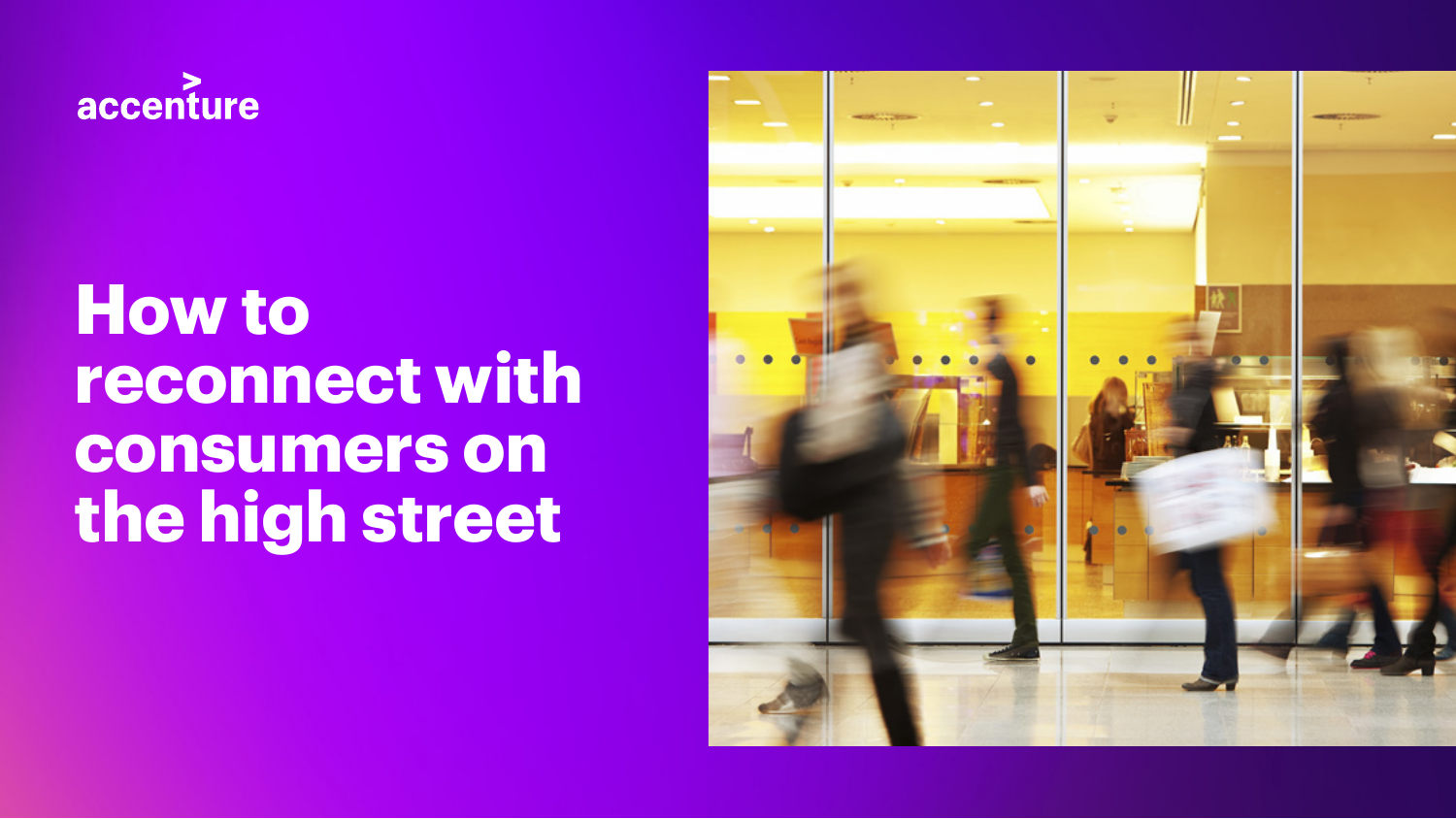# How to reconnect with consumers on the high street

Experience-led DTC retail concepts will incentivize consumers to return to the high street post-pandemic, providing brands with the physical connections they need to emerge stronger

COVID-19 has accelerated the high street revolution exponentially. In 2020 the entire retail industry, already facing massive disruption, was instantly impacted by government stay-at-home orders everywhere. The UK alone saw a 35% YoY increase in ecommerce sales in 2020<sup>1</sup> and 15,000 permanent store closures.<sup>2</sup> It's estimated the pandemic advanced the growth of ecommerce by five years. These trends are expected to

continue, with 55% of consumers planning to shop more digitally in the future and similar scenes being replicated on high streets across the globe - stores that simply stock and sell products will continue to close in the face of far more convenient, socially distanced online shopping.<sup>3</sup>

For brands and retailers to encourage consumers back to typically higher-margin physical channels, they must gain a clearer understanding of what makes in-store shopping compelling. A recent study suggested that 40% of consumers are seeking more creative, in-person, physical experiences that ecommerce simply cannot offer.<sup>4</sup> Clearly, consumers will continue to crave the kinds of retail experiences that are only possible in physical stores. And post-pandemic, experienceled stores will be the primary reason consumers return to the high street.

Traditional CPG-customer relationships can no longer cater to the tailored and immersive experiences consumers are demanding. Retailers lack the brand expertise, motivation and capacity required to personalize consumer brand engagement. To truly take advantage of the opportunities ahead and re-engage with consumers, brands must differentiate themselves with bold new strategies fit for the physical world.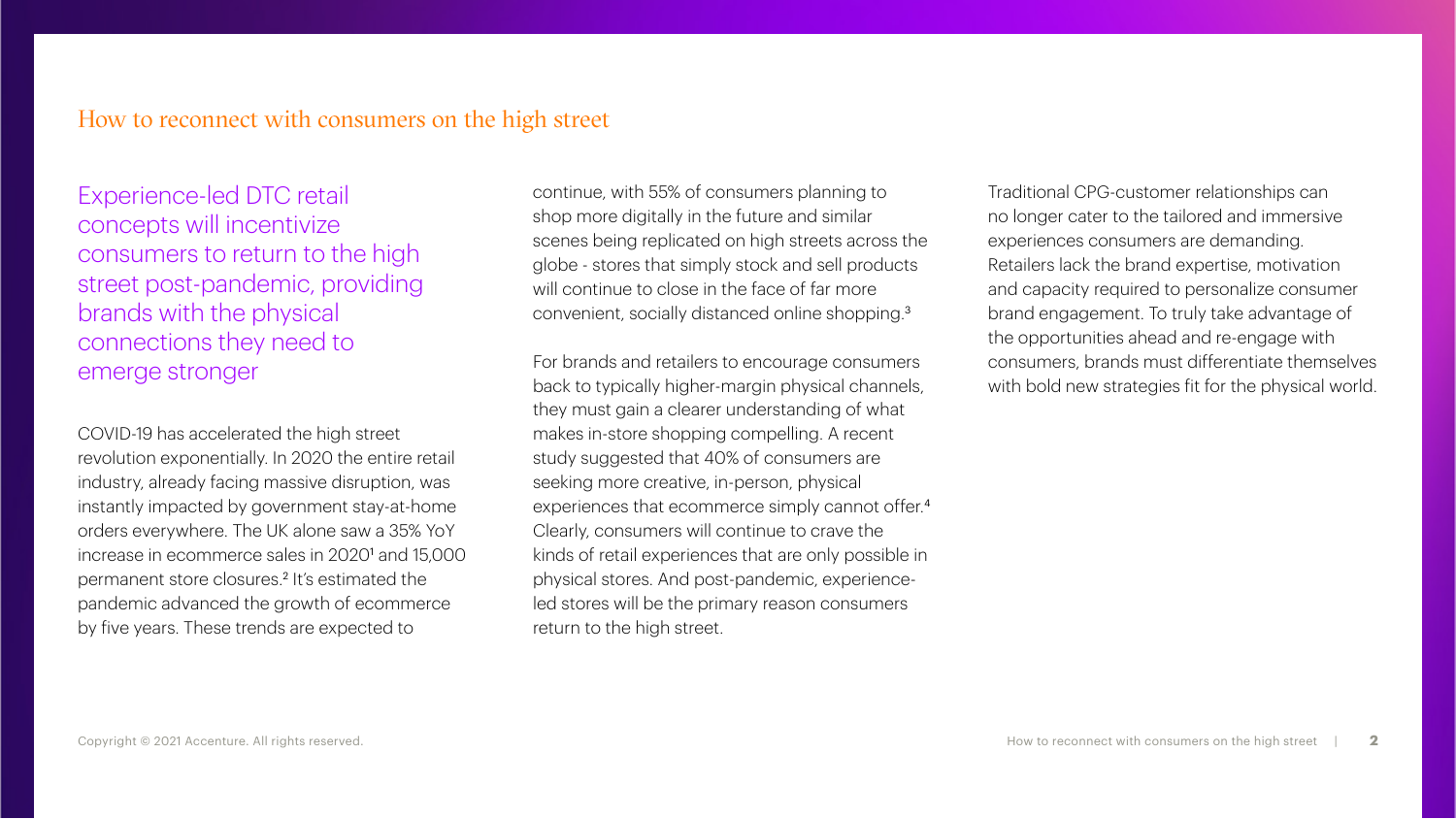# **A physical direct-to-consumer (D2C) strategy**

DTC strategies offer brands access to the entire consumer journey – enabling ownership of everything from product pricing to consumer data. Physical DTC locations take this one step further by enabling brands to independently tailor real-world experiences for their consumers.

Digital-native brands, such as Allbirds and Warby Parker, have already tapped into the benefits of personal consumer connections by opening physical locations. Online mattress company Casper now has more than 60 stores in North America including "The Dreamery" in New York, an innovative concept store featuring a nap bar where consumers pay for 45-minute naps.<sup>5</sup> For brands not interested in operating an independent store, there has been an influx of new department stores. Neighborhood Goods and Showfields are centered around experiences and provide a space for DTC brands to connect with consumers in the real-world. These strategies are paying off. Brands operating tailored physical experiences are seeing a decrease in returns and more repeat purchases than their digital-only competitors.6 And with rent for retail spaces falling, now is the time for brands to explore this clear opportunity.7

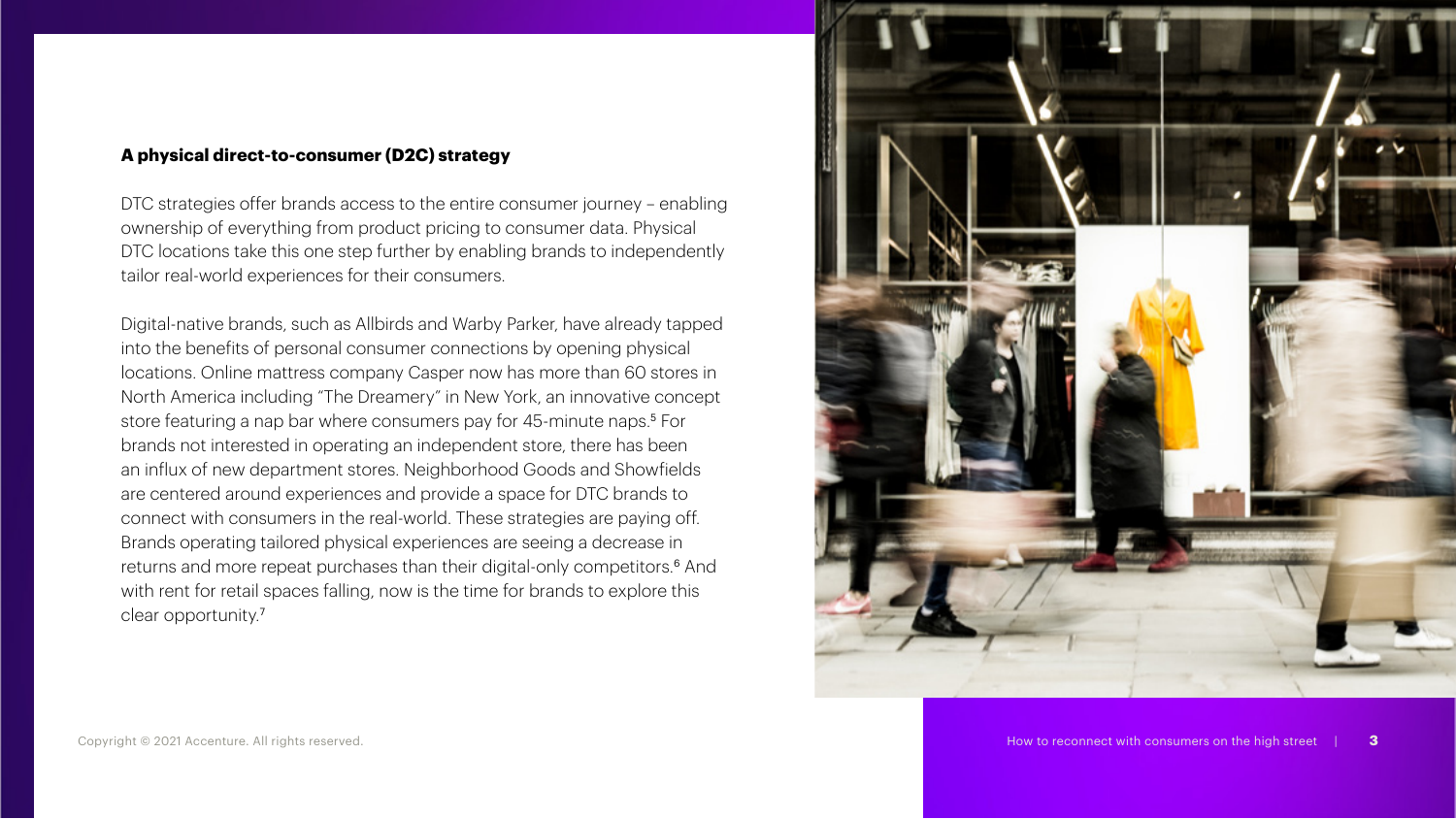# **Innovative business models with a clear purpose**

Brands must be ultra-clear on the purpose of their physical location to realize its true value. What is the intended experience? Who is it serving? What is the consumer value? The purpose will be dependent on factors such as brand category and brand strength. The playful and fun experience for a confectionary brand may look rather different to the more educational, intimate and personal experience for big ticket consumer electronics. Both are ultimately serving to drive new forms of brandconsumer connection. Brands must be innovative and reimagine traditional retail concepts. There are a variety of new and established physical concepts to explore, from flagship, store-in-store, pop-up, mobile store, or vending machine. The framework (Figure 1) distinguishes between each concept's characteristics, and we have highlighted some of the most innovative use-cases out in the market today.

# **Figure 1:**

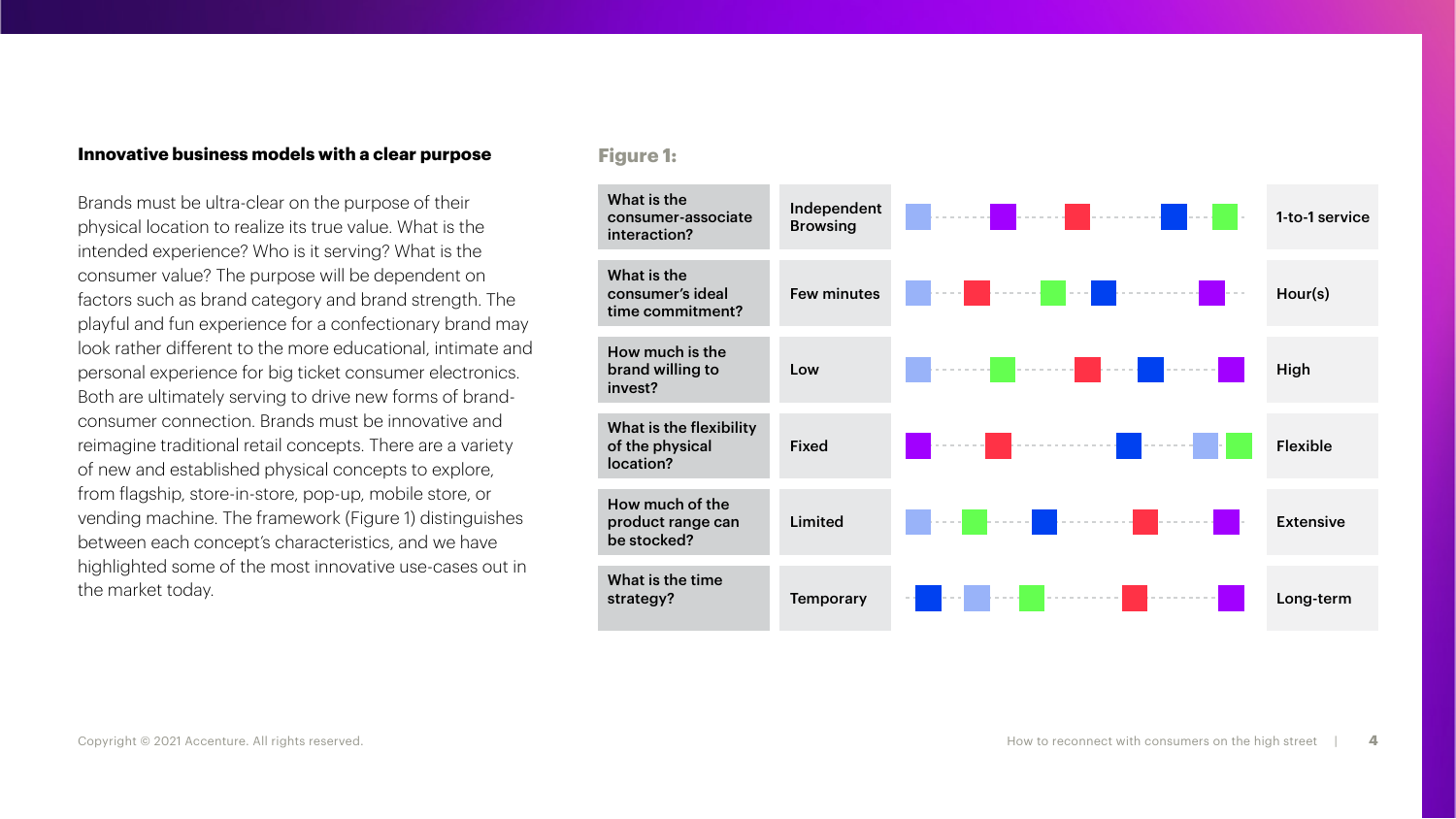

## **Flagship**

Flagship stores were once big, busy, and largely intended to shift volumes. Today, brands are building engaging flagship spaces to inspire and educate consumers. Johnnie Walker's flagship store in Madrid offers cocktail making classes and a tasting table where consumers can explore the flavors that constitute the famous scotch 8 The company plans to open a bigger flagship store in Edinburgh this year where tourists can immerse themselves in the 200-year-old Scottish brand's history and heritage.9 Dyson connects with consumers at its Demo flagship stores by offering appointments and allowing product trials – consumers can even have their hair styled and dried with the brand's Supersonic hairdryer. These experiences are ideal marketing tools since they have a profound impact on a brand's consumers. The experiences increase brand loyalty and equity, ultimately driving sales for other channels.<sup>10</sup>

# **Shop-in-shop**

The shop-in-shop model is a win for both retailers and brands, increasing the former's footfall and reducing costs, while providing the latter with a space to completely control operations and consumer engagement. Such partnerships have typically been between brands in the same sector, for example Samsung and Best Buy. However, brands should be creative and carefully evaluate the consumer journey to choose suitable partners - the Costa coffee and Next partnership is effective because consumers enjoy coffee breaks during shopping trips. Department stores are heavily investing in shop-in-shop, evidence that such partnerships have a healthy future. For example, Target recently partnered with Apple, and Nordstrom has ongoing collaborations with various brands.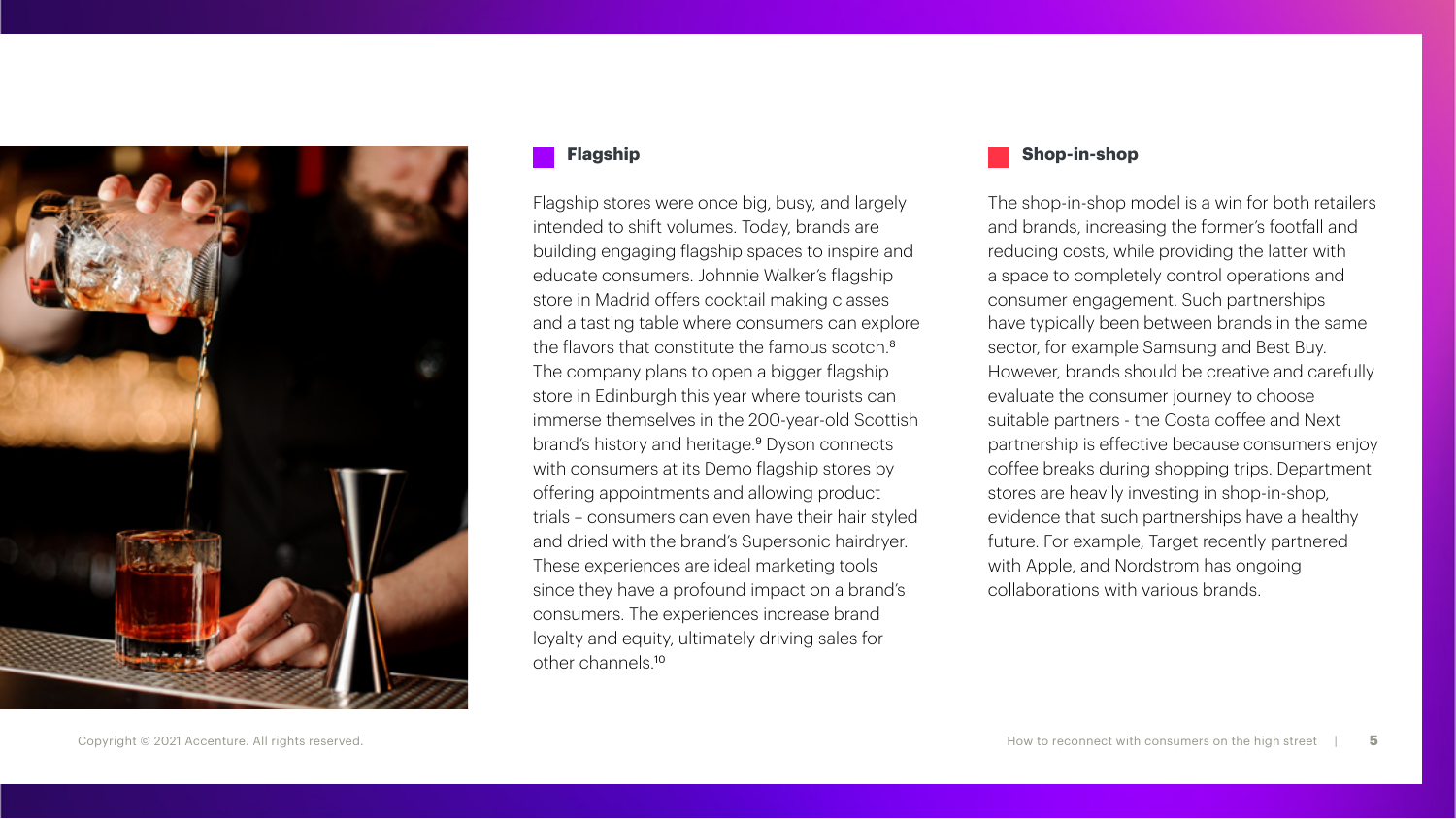#### **Pop-up**

A pop-up store is the ideal format for specific, temporary brand objectives, such as a marketing campaign or new product education. The temporary location allows brands to be flexible and experiment frequently. The IQOS Director of Marketing says the brand's heated tobacco products require a lot of explanation, and pop-up stores serve that purpose perfectly.<sup>11</sup> The concept is especially lucrative for digital-native brands that want to flexibly trial physical operations at a low cost – companies such as Birchbox continue to use pop-ups as part of its brand and growth strategy. Retail start-ups such as Sook are pushing the boundaries by allowing brands to rent popup locations by the hour, offering hyper-flexibility. Brands can use the rental spaces to host events or offer appointments, helping build on the consumer relationship.

## **Mobile store**

Mobile stores have evolved beyond festival food trucks. They are now a flexible and innovative way for brands to serve consumers, enabling a fluid location strategy so the brand is always in the right place, at the right time. IKEA trialed this concept with two showroom trucks in Mumbai. Consumers could book appointments and receive one-to-one advice from experts, facilitating an intimate connection between the brand and its consumers. The future of driverless vehicles exponentially increases the possibilities for this concept - start-up Robomart is currently trialing its driverless, mobile grocery store in California and Moby Mart is trialing a driverless convenient store in Shanghai.

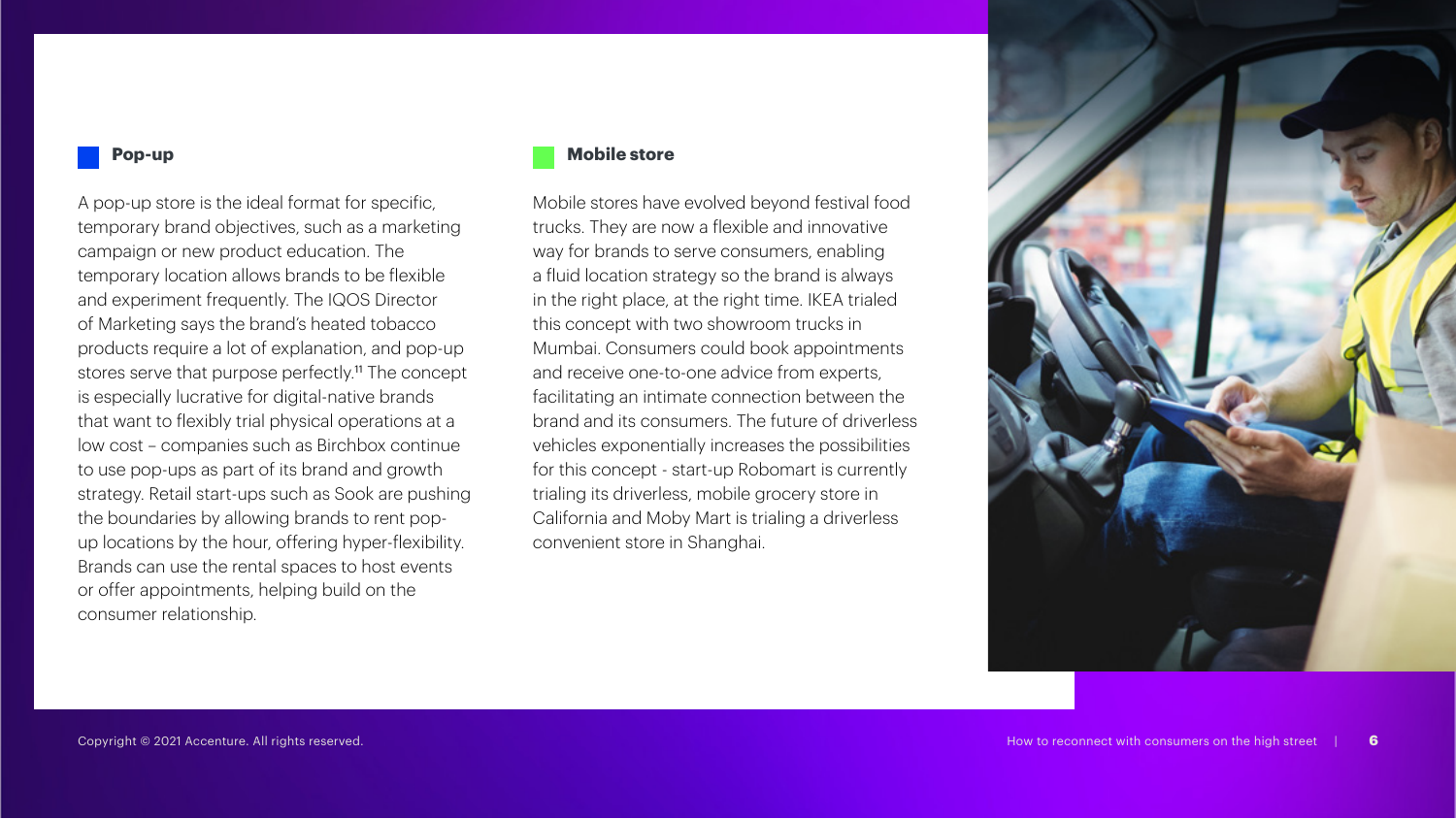

# **Vending Machine**

The vending machine is a well-established and efficient business model for items such as confectionary and beverages. However, with the evolution of 3D printing and other technologies they are now being transformed into experiential machines. Oreo trialed a vending machine concept at South by Southwest where attendees could customize their cookies<sup>12</sup> Start-up Popcom makes smart vending machine software that enables brands to offer engaging experiences via a touchscreen, while capturing data such as dwell-time and conversion. The touchscreen model enables brands to recognize the consumer by asking them to sign in or scan their loyalty card, making the machine a digital touchpoint that connects the consumer to the brand's ecosystem. Brands can then personalize the content on-screen and monetize the space through digital ads.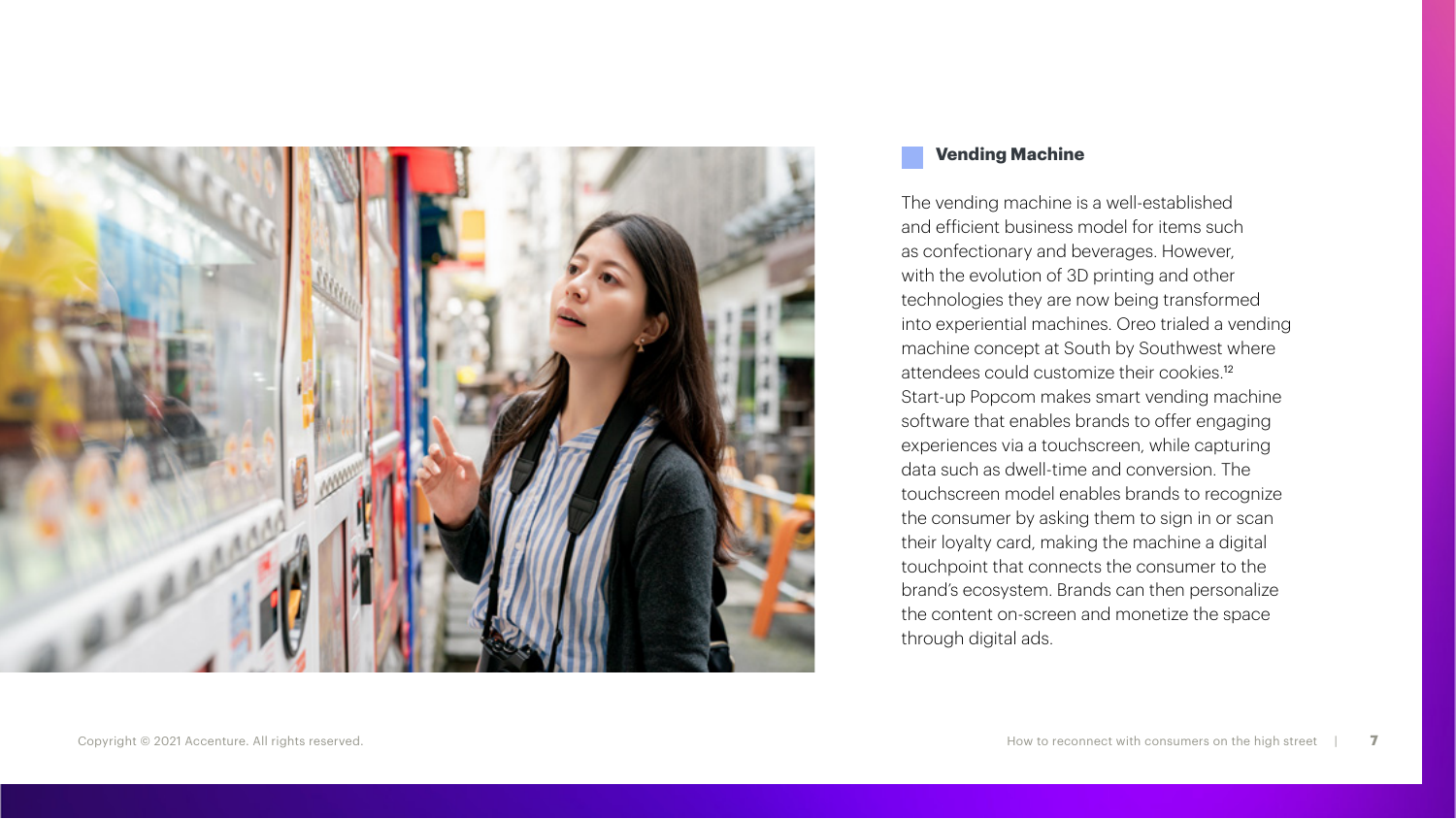### **Explore "the art of the possible"**

These five retail concepts continue to evolve as brands increasingly adopt experience-led DTC strategies. Brands must explore what's possible within each concept and identify the best experience for their consumers. Approaches must be iterative and remain flexible in the face of market chance and disruption. Adoption of any of these concepts must also be complemented by a comprehensive, multi-channel approach in order to minimize sales cannibalization and generate value for other channels.

In a post-COVID world where many tens of thousands of retailers may potentially have been shuttered, this approach helps brands differentiate themselves and explore new growth channels. A physical direct-to-consumer strategy with a clear purpose and tailored retail concept will set these brands apart in the eyes of consumers, ultimately maximizing ROI in the long-term.